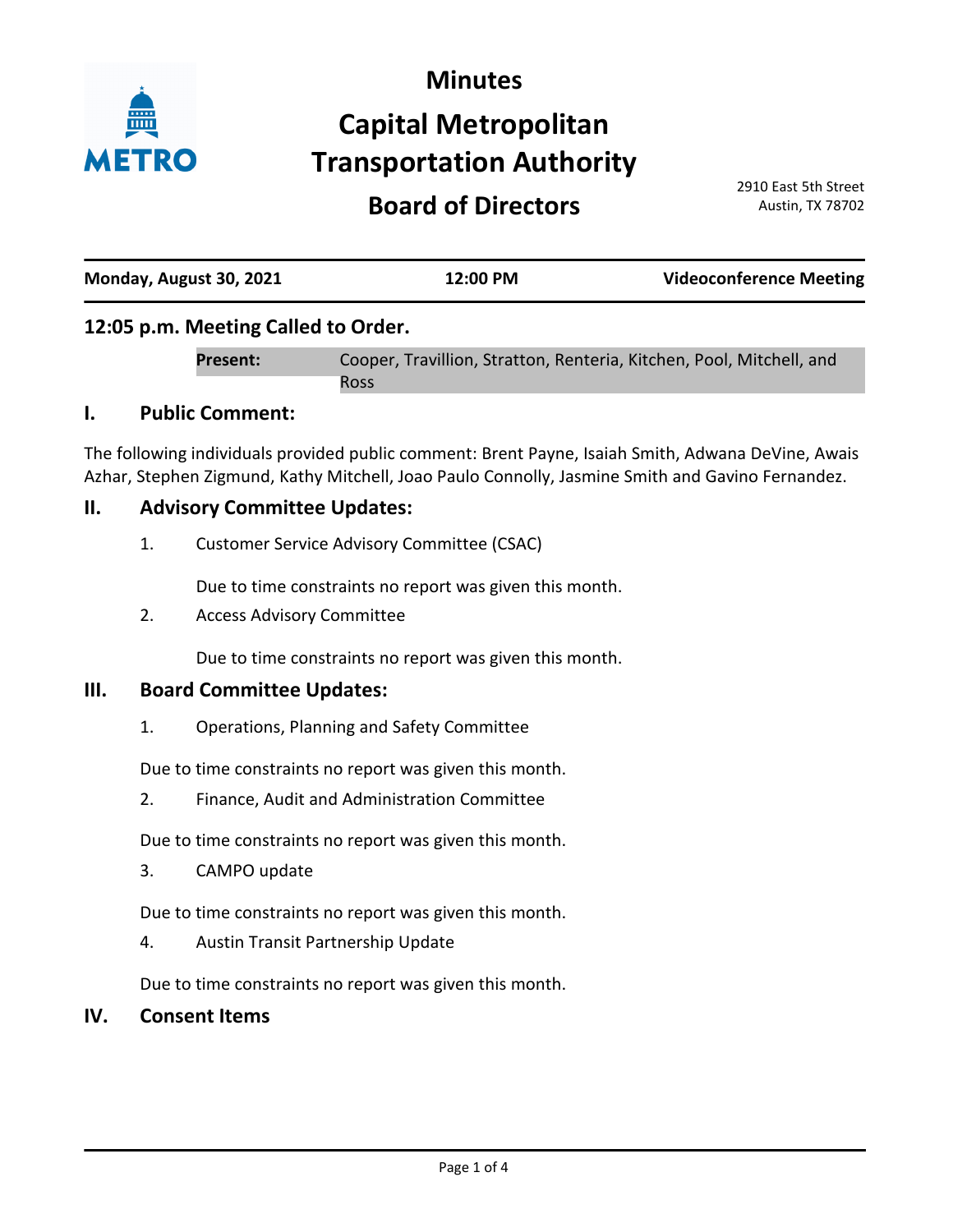Zenobia Joseph provided public comment related to the Texas Transportation Institute item prior to the vote.

\*The previous Consent Item #5 from the posted agenda -- the Transit Speed and Reliability ILA -- was postponed until September to allow staff more time to finalize the agreement.

A motion was made by Board Member Pool, seconded by Vice Chair Travillion, to approve the Consent Agenda. The motion carried by the following vote:

| Ave:  | Cooper, Travillion, Kitchen, Pool, Mitchell, and Ross |
|-------|-------------------------------------------------------|
| Away: | Stratton, and Renteria                                |

- 1. Approval of minutes from the July 19, 2021 Capital Metro board meeting.
- 2. Approval of a resolution appointing Fangda Lu to the Customer Satisfaction Advisory Committee.
- 3. Approval of a resolution appointing Michael Mena to the Customer Satisfaction Advisory Committee.
- 4. Approval of a resolution authorizing the President & CEO, or his designee, to finalize and execute a contract with UNUM for basic life and AD&D insurance, long-term and short-term disability insurance; and FMLA administration paid by Capital Metro, and voluntary life , long term disability buy-up, accident, whole life and critical illness, paid by employees in an amount not to exceed \$1,752,882.
- 6. Approval of a resolution authorizing the President & CEO, or his designee, to finalize and execute an Interlocal Agreement with the University of Texas at Austin for bus services and fare programs for an estimated revenue of \$21,050,000 for a period of three years starting September 1, 2021.
- 7. Approval of a resolution authorizing the President & CEO, or his designee, to modify the Herzog Contracting Corp. contract #200655 for the replacement of four bridges, increasing the original Board authorized amount by \$201,923 for reinforced concrete box culverts.
- 8. Approval of a resolution authorizing the President & CEO, or his designee, to finalize and execute an Interlocal Agreement with the Texas Transportation Institute for a period of five years for provision of research in a variety of areas to facilitate Capital Metro's delivery of transit services on an as needed basis in an amount no to exceed \$2,500,000.
- 9. Approval of a resolution authorizing the President & CEO, or his designee, to extend an Interlocal Agreement (ILA) with Travis County for employee transit passes for a period of one year from October 1, 2021, to September 30, 2022.

A motion was made that this Resolution be adopted. The motion carried by the following vote: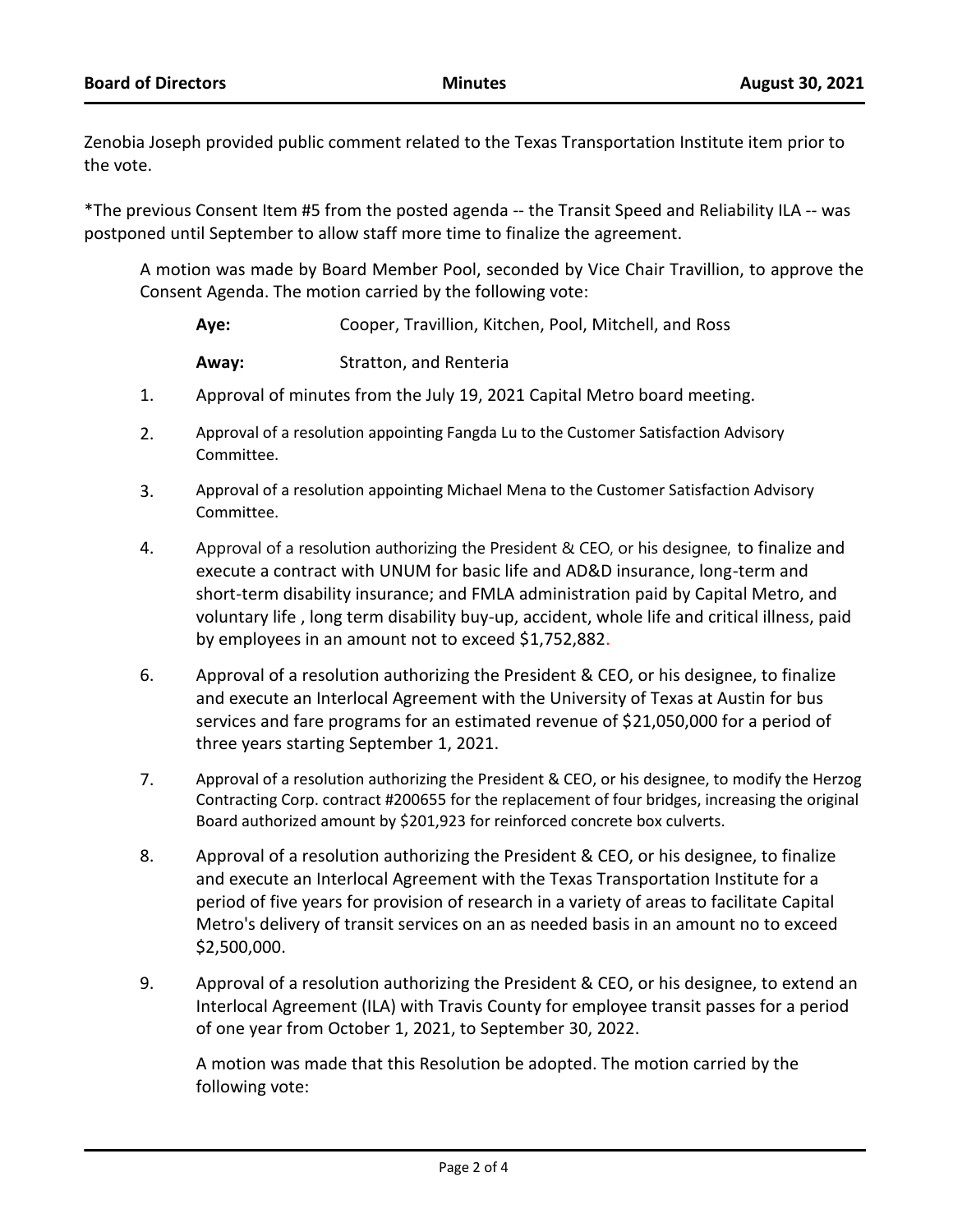#### **V. Action Items:**

1. Approval of a resolution authorizing the establishment of the Capital Metro Transit Police, as a component of the Capital Metro Public Safety Program, to enhance service to Capital Metro customers and public safety.

Board Member Kitchen made a motion to amend (seconded by Pool) the resolution to add more specific language to the section on Direction to the President & CEO. The amendment passed 5-3. (Kitchen, Pool, Travillion, Mitchell and Renteria voting aye.)

Board Member Stratton made a motion to approve the resolution as amended, with Vice Chair Travillion second.

**Aye:** Cooper, Travillion, Stratton, Renteria, Pool, Mitchell, and Ross

Abstain: Kitchen

2. Approval of a resolution authorizing the President & CEO, or his designee, to finalize and execute a contract for health plan administrative services for a three-year base period and three one-year options with United Healthcare in an amount not to exceed \$15,384,283 for administration of third-party administration services and stop loss insurance for the Capital Metro self-insurance health and dental plans.

A motion was made by Board Member Mitchell, seconded by Vice Chair Travillion, that this Resolution be adopted. The motion carried by the following vote:

**Aye:** Cooper, Travillion, Renteria, Kitchen, Pool, and Mitchell

**Away:** Stratton, and Ross

3. Approval of a resolution adopting a Board Operating Procedures Policy and amending the Capital Improvement Program Policy.

Zenobia Joseph provided public comment prior to the vote on this item.

A motion was made by Chair Cooper, seconded by Secretary of the Board Stratton, that this Resolution be adopted. The motion carried by the following vote:

**Aye:** Cooper, Travillion, Stratton, Kitchen, Mitchell, and Ross

**Away:** Renteria, and Pool

4. Approval of a resolution authorizing the President & CEO, or his designee, to finalize and execute a contract with Modern Railway Systems, Inc., for the construction of the Lakeline to Leander Double Track Project, plus optional McKalla special track components for a total not to exceed amount of \$8,301,404, which includes a 20% contingency.

A motion was made by Vice Chair Travillion, seconded by Secretary of the Board Stratton, that this Resolution be adopted. The motion carried by the following vote:

**Aye:** Cooper, Travillion, Stratton, Kitchen, Mitchell, and Ross

**Away:** Renteria, and Pool